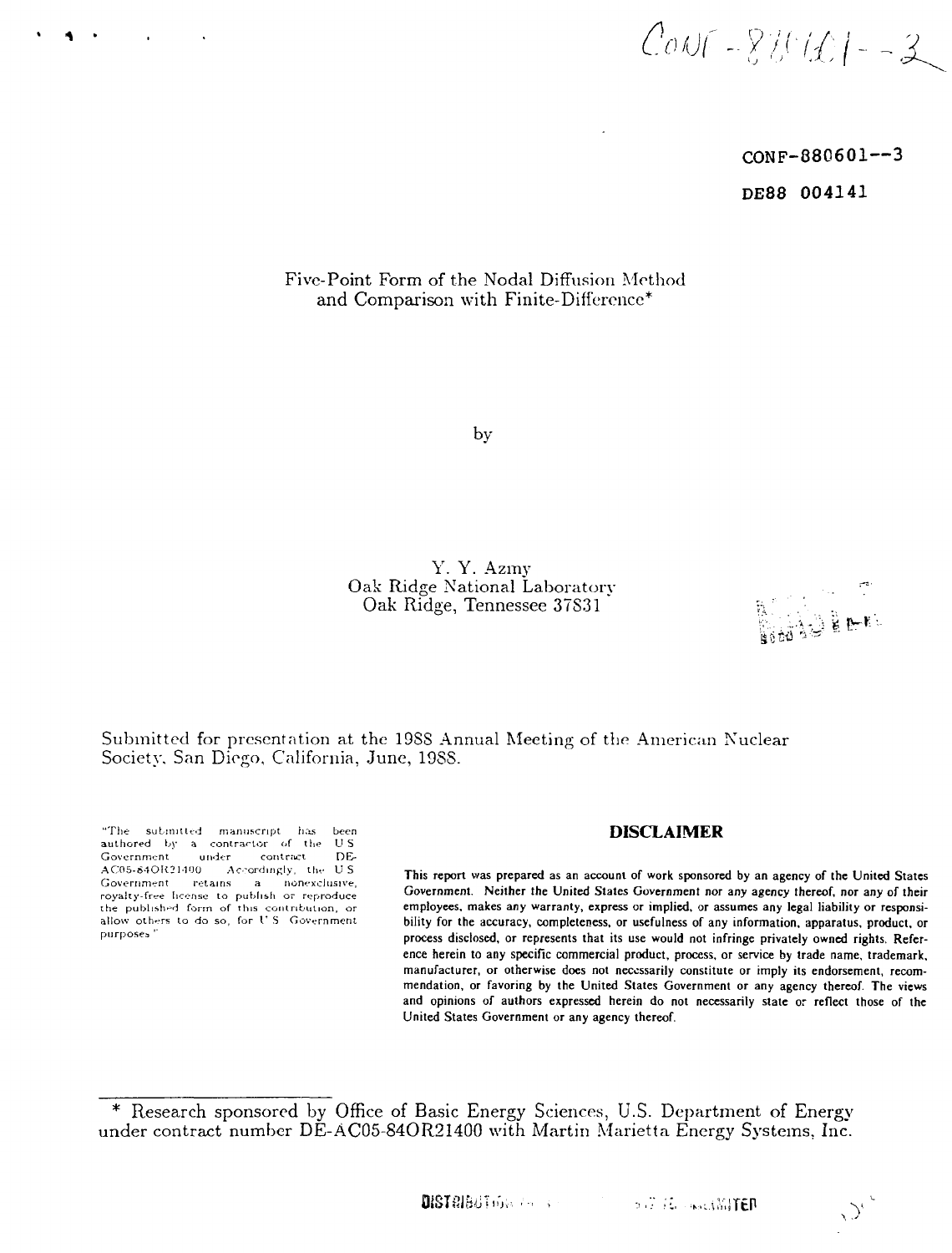## **Five-Point Form of the Nodal Diffusion Method and Comparison with** Finite Difference

# Y. Y. Azmy Oak Ridge National Laboratory, Oak Ridge, TN 37831

Nodal Methods have been derived, implemented and numerically tested for several problems in physics and engineering. In the field of nuclear engineering, many nodal formalisms have been used for the neutron diffusion equation,<sup>1,2</sup> all yielding results which were far more computationally efficient than conventional Finite Difference (FD) and Finite Element (FE) methods. However, not much effort has been devoted to theoretically comparing nodal and FD methods in order to explain the very high accuracy of the former. In this Summary we outline the derivation of a simple five-point form for the lowest order nodal method and compare it to the traditional five-point, edge-centered FD scheme.<sup>3.4</sup> The effect of the observed differences on the accuracy of the respective methods is established by considering a simple test problem. It must be emphasized that the nodal five-point scheme derived here is mathematically equivalent to previously derived lowest order nodal methods. $^{\rm 5,6}$ 

The first step in the derivation<sup>7</sup> is to divide the domain of the problem into M twodimensional (for simplicity) "nodes", i.e., Cartesian rectangles of the form  $[-a_m, +a_m]$  $x[-b_m,+b_m]$ , with constant material properties in each node. The steady-state monoenergetic. external source diffusion equation is averaged over the area of each node, to obtain a nodal conservation equation relating the transverse-averaged net currents,  $J$ , on node surfaces to the node-averaged flux,  $\bar{\phi}_m$ ,

$$
\frac{1}{2a_m}[J_{+m}^x - J_{-m}^x] + \frac{1}{2b_m}[J_{+m}^y - J_{-m}^y] + \sigma_m \bar{\phi}_m = \bar{S}_m,
$$
\n(1)

where  $J_{+m}^u \equiv -[D_m d\bar{\phi}^v/du]_{u=\pm s_m}$ ,  $u \equiv x$  *or y*,  $v \equiv y$  *or x* and  $s \equiv a$  *or b*;  $\sigma_m$  and  $D_m$  are the macroscopic removal cross section and the diffusion coefficient in node  $m$ , respectively,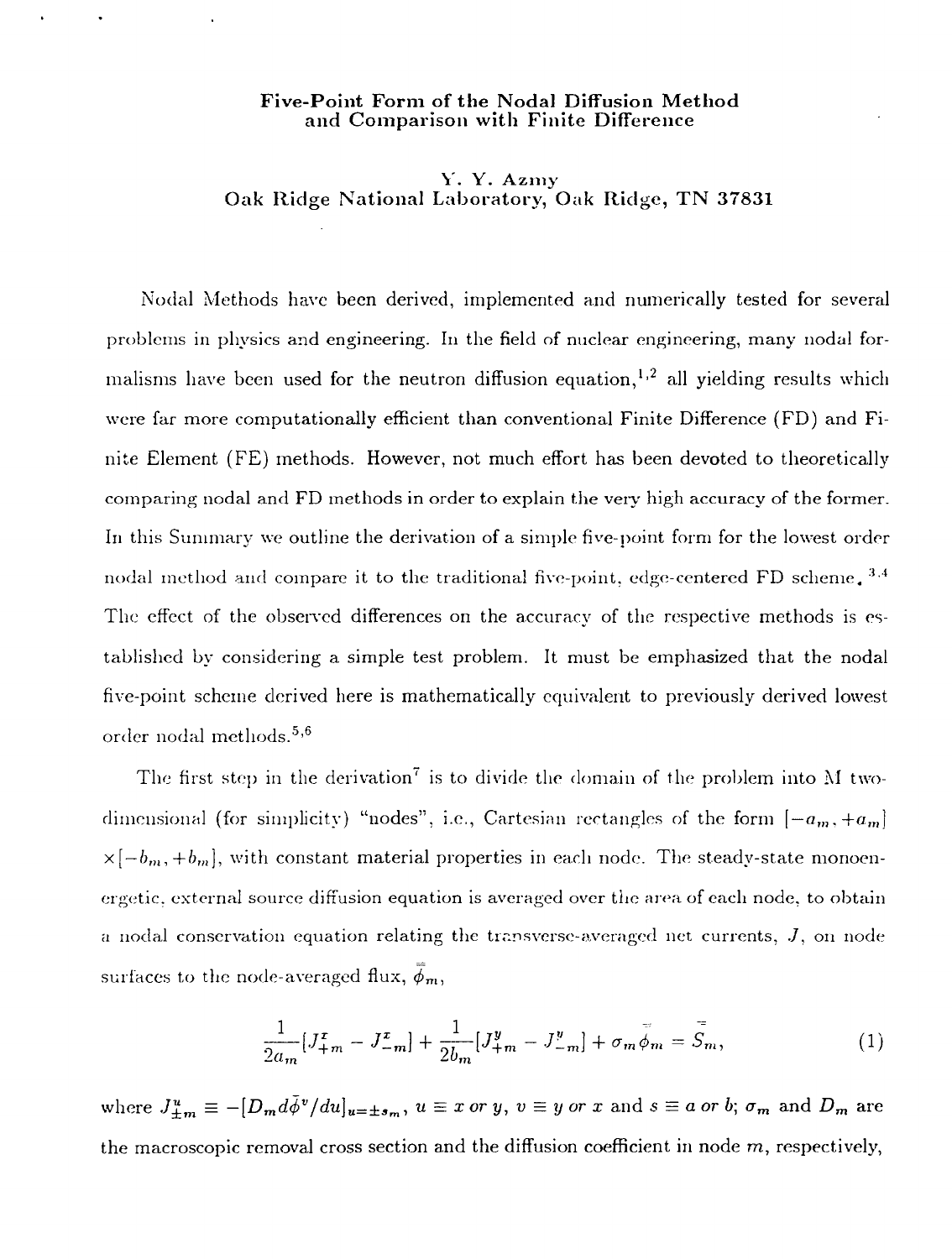$S_m$  is the *m*th node-averaged external source defined in analogy to  $\phi_m$  and  $\phi^v$  is the *v*averaged *u*-dependent flux. Next, the diffusion equation is transverse-averaged once with respect to x and once with respect to y. The two resulting ODE's can be solved exactly using a complementary function and a pai ticular integral, which introduces two integration constants in each dimension and requires the only approximation in the whole process,<sup>7</sup> namely, expanding the external source and the leakage terms in a local series truncated at the lowest order. The integration constants can be eliminated in favor of the transverseaveraged flux evaluated on node surfaces which serve as the variable unknowns here. By assigning only one transverse-averaged flux to each surface, the continuity of the flux across node boundaries is automatically satisfied; continuity of the net current is discussed later.

Two processes can be performed on the resulting in-node solutions,  $\bar{\phi}^x(y)$  and  $\bar{\phi}^y(x)$ :  $(1)$  they can be differentiated with respect to y and x, respectively, to obtain relations between the transverse-averaged, surface-evaluated currents, fluxes and source-leakage expansion coefficients. (2) They can be integrated over a node with respect to the independent variable to yield expressions for the node-averaged flux in terms of the transverse-averaged, surface-evaluated currents and source-leakage expansion coefficients. These two equations can be used to eliminate the source-leakage coefficients and obtain a weighted difference relation:

$$
\phi_m = \frac{1}{2} \left( \bar{\phi}_{+m}^y + \phi_{-m}^y \right) + \left[ \frac{1 - \rho_m^r}{2\sigma_m a_m \rho_m^r} \right] \left( J_{+m}^x - J_{-m}^x \right), \tag{2}
$$

where  $\rho_m^x \equiv [\tanh(\gamma_m a_m)]/\gamma_m a_m, \ \gamma_m^2 \equiv \sigma_m/D_m;$  an equation analogous to Eq. (2) in the  $x$ -averaged variables can easily be obtained. Equation  $(2)$  is a weighted difference relation because it relates the variable unknowns in only one direction to the node-averaged flux. The five-point form of the nodal method follows immediately from substituting Eq. (2) and its x-averaged analogue in Eq.  $(1)$  to obtain,

$$
\frac{\rho_m^x}{2(1-\rho_m^x)} \left( \bar{\phi}_{+m}^y - 2\bar{\phi}_m + \bar{\phi}_{-m}^y \right) + \frac{\rho_m^y}{2(1-\rho_m^y)} \left( \bar{\phi}_{+m}^x - 2\bar{\phi}_m + \bar{\phi}_{-m}^z \right) - \bar{\phi}_m = -\bar{S}_m/\sigma_m.
$$
\n(3)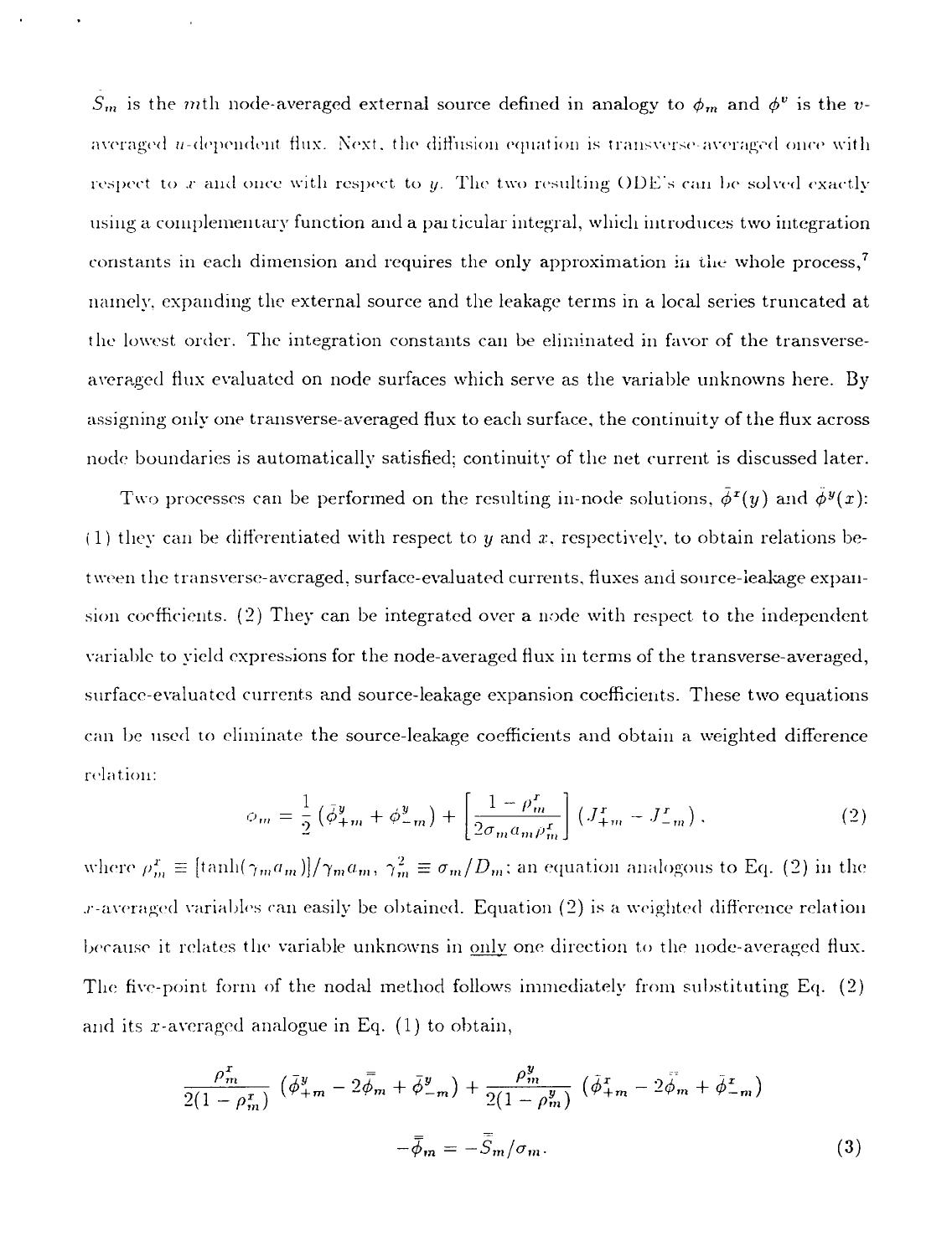This is a generalization of the result presented in Ref. 7.

A necessary condition for a well-posed algebraic problem is that, the number of equations equals the number of variable unknowns. Thus, for a retangular mesh with I(J)nodes in the  $x-(y-)$  direction, there are IxJ  $\tilde{\phi}$ -variables, (I+1)xJ  $\bar{\phi}^y$ -variables and (J+1)xI  $\tilde{\phi}^x$ variables. Equation (3) represents a set of I $\times$ J equations; in addition, the global boundary conditions on  $y(x)$  = constant surfaces supply 2I(2J) equations. The deficit in the number of equations is closed by imposing  $(I-1)\times J$  and  $(J-1)\times I$  net current continuity conditions on  $x = constant$  and  $y = constant$  internal surfaces, respectively.

There are three essential differences between the nodal and edge-centered FD fivepoint schemes.<sup>3,4</sup> First, the unknowns in FD are point quantities representing the flux at specified mesh points, while in the nodal method they represent averages over node surfaces or areas. Thus, the FD analogue of Eq. (3) covers four adjacent cells, while for nodal it is valid within one cell. Second, the spatial weights appearing in the discrete representation of the second derivatives in Eq. (3) involve hyperbolic functions unlike the algebraic type weights in FD. Third, in FD the net current is not required to be continuous across node boundaries: for an  $1\times J$  rectangular mesh there are  $(I+1)\times (J+1)$  unknowns; the FD analogue of Eq.  $(3)$  is required to hold at each interior mesh point thus producing  $(I-1)\times (J-1)$  equations plus 21 and 2J global boundary conditions.

In order to illustrate the effect of these differences on the accuracy we applied the two methods to solving a simple test problem: A square region of dimension 1 cm with vacuum boundary conditions on all sides, and uniform removal cross section,  $\sigma = 1 \text{cm}^{-1};$ quadrant I had a unit source and  $D = 400, 100, 100, 25$  cm for quadrants I, II, III, and IV, respectively, where II and III are diagonally opposite. The solution obtained on different meshes was used to calculate quadrant-averaged fluxes as shown in Table I. Infinitesimal mesh value for each quantity was obtained by  $h^2$ -extrapolation of the two finest mesh results for each method; the FD and nodal extrapolated values differ by less than 1/2%. Based on the number of discrete variables solved in each method, the  $I\times I$  nodal calculation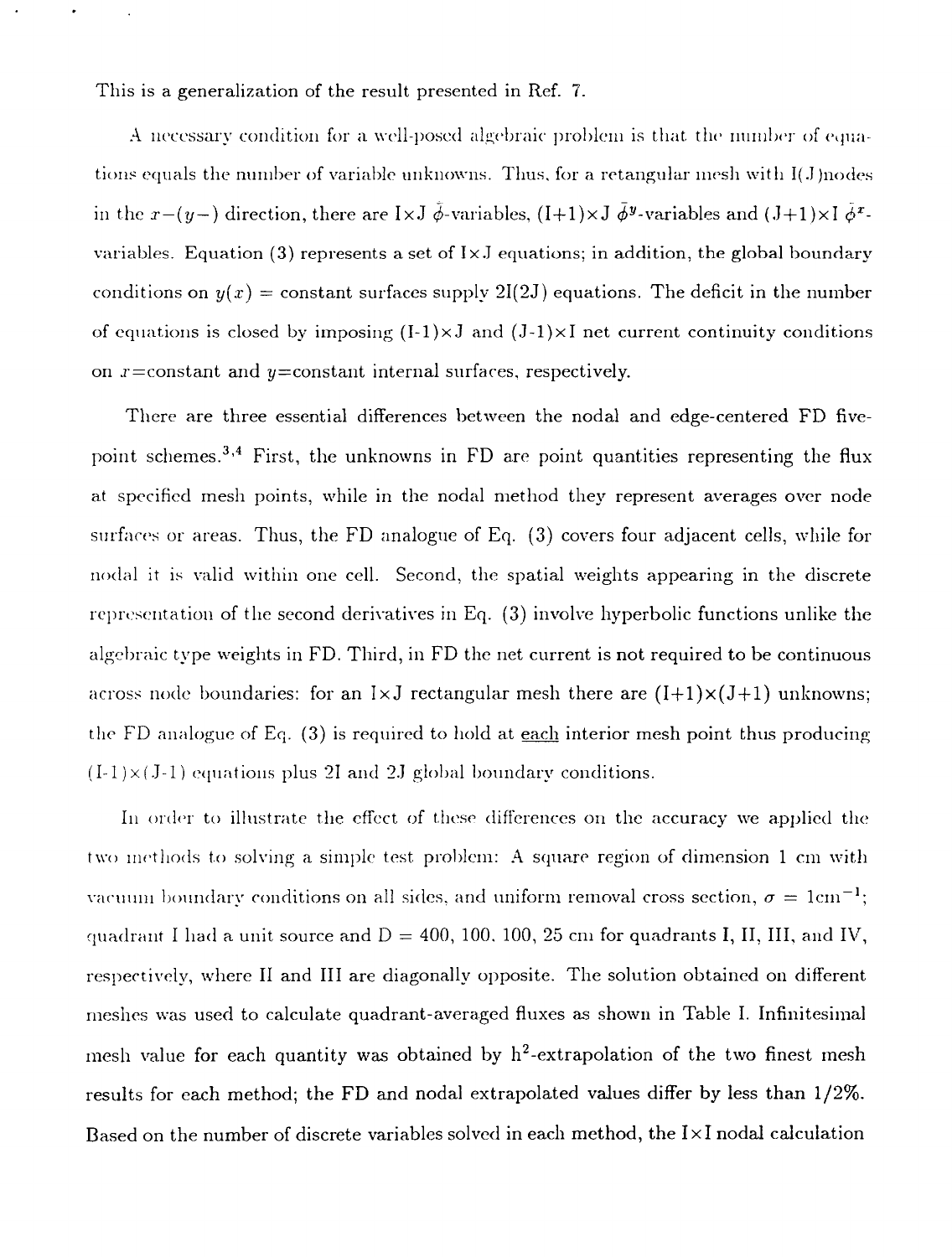should be compared with  $2I \times 2I$  FD calculation. In quadrant I the nodal method is about ten times more accurate, while in  $\Pi$  it is three times more accurate and in  $W$  it is twice as accurate as FD for the coarse meshes.

We have reduced the final equations for the two-dimensional lowest order nodal diffusion method to a simple five-point scheme comparable in structure to the traditional FD edge-centered method. The nodal method, which is mathematically equivalent to previously derived nodal diffusion methods, has been shown to be far more accurate than the FD method for a test problem with large flux gradients. The high accuracy of the nodal method results from the hyperbolic-type spatial weights, and imposing the continuity of the current across node boundaries. The relative importance of these two effects is currently under investigation. This may suggest a simple modification of conventional FD methods and codes that would significantlv enhance their accuracy.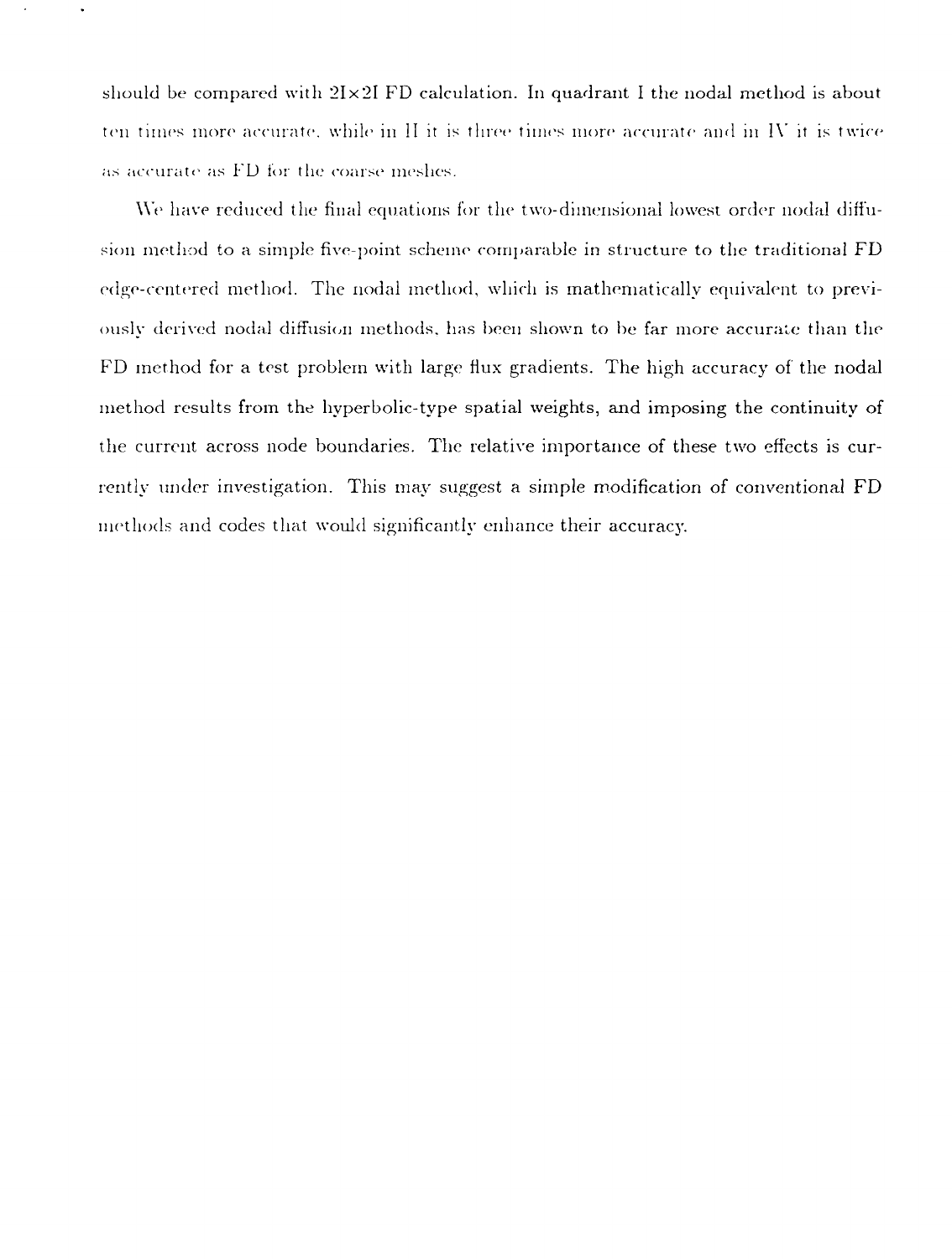## **Table I**

**Comparison of the quadrant-averaged fluxes and percent errors calculated by the nodal and finite-difference methods for the test problem described in** the text. The h<sup>2</sup>-extrapolated values were obtained from the two finest meshes for each method. The errors for each method wore calculated relative to that method's extrapolated fluxes, i.e.,  $\epsilon \equiv 100 \times (\phi^\mu/\phi^\mu_{ex} - 1)$ ,  $\mu \equiv$  nodal, or FD.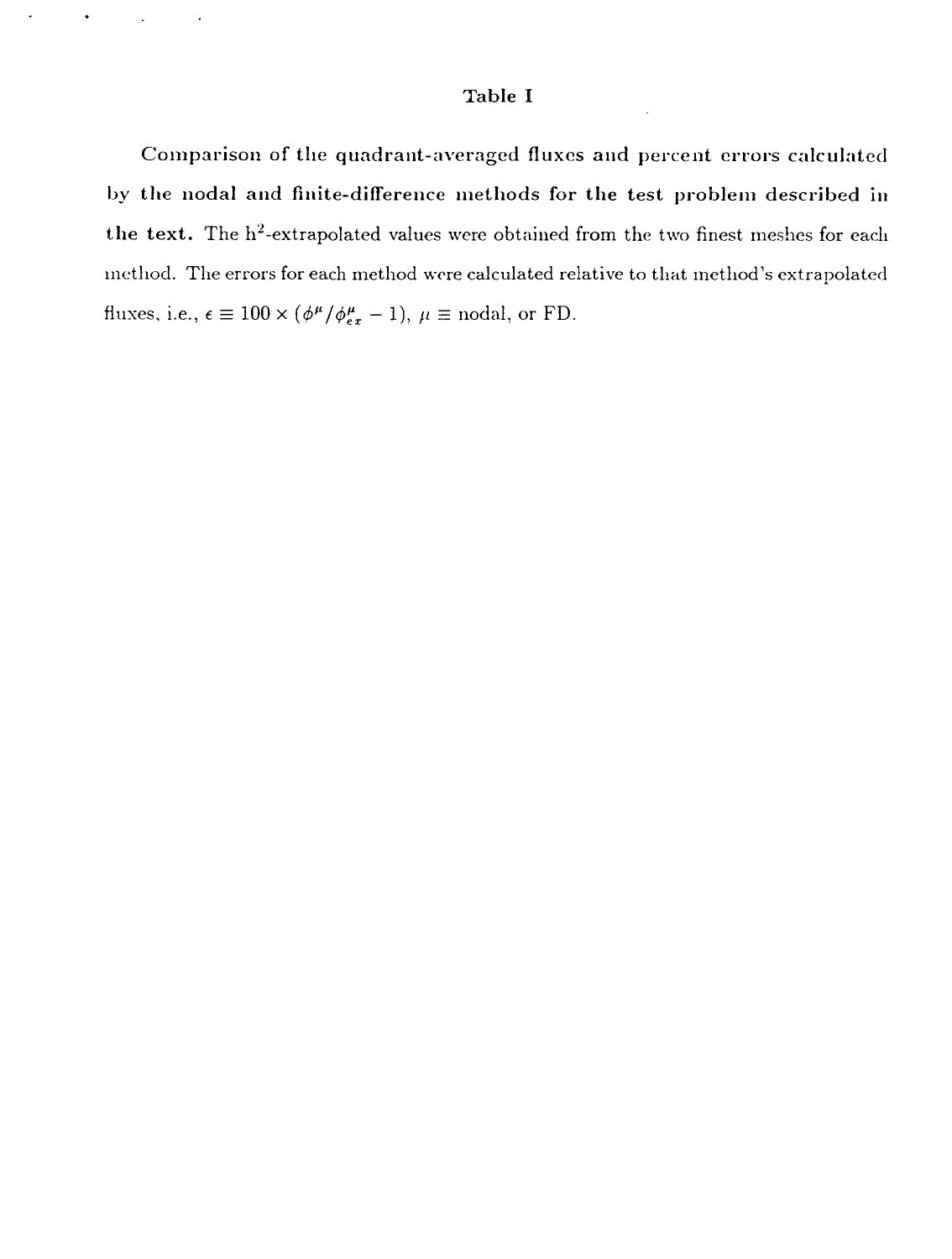|                     | Quadrant I<br>average flux<br>$(\%$ error) | Quadrant II<br>average flux<br>(% error) | Quadrant IV<br>average flux<br>$(\%$ error) |
|---------------------|--------------------------------------------|------------------------------------------|---------------------------------------------|
|                     |                                            |                                          |                                             |
|                     |                                            |                                          |                                             |
| Nodal $(4x4)$       | $.190160e-2(1.0)$                          | $.232634e-3(-7.0)$                       | $.949671e-4(14.)$                           |
| (8x8)               | $.189161e-2(.49)$                          | .242931e-3(-2.9)                         | $.872587e-4(4.9)$                           |
| (16x16)             | $.188534e-2(.16)$                          | $.248030e-3(-.87)$                       | $.842979e-4(1.4)$                           |
| (20x20)             | $.188425e-2(.10)$                          | $.248817e-3(-.56)$                       | $.838918e-4(.87)$                           |
| $h^2$ -extrapolated | .188231e-2                                 | $.250216e-3$                             | .831698e-4                                  |
| FD(4x4)             | $.110662e-2(-41)$                          | $.388849e-3(55)$                         | $.162222e-3(95)$                            |
| (8x8)               | $.158018e-2(-16)$                          | $.315226e-3(25)$                         | $.104877e-3(26)$                            |
| (16x16)             | $.178744e-2(-4.9)$                         | .272290e-3 $(8.4)$                       | $.890755e-4(7.0)$                           |
| (32x32)             | $.185623e-2(-1.2)$                         | $.256530e-3(2.1)$                        | $.846857e-4(1.7)$                           |
| $h^2$ -extrapolated | .187916e-2                                 | .251277e-3                               | .832224e-4                                  |

 $\mathcal{L}(\mathbf{A}) = \mathbf{A}(\mathbf{A})$  , where  $\mathcal{L}(\mathbf{A})$  and  $\mathcal{L}(\mathbf{A})$